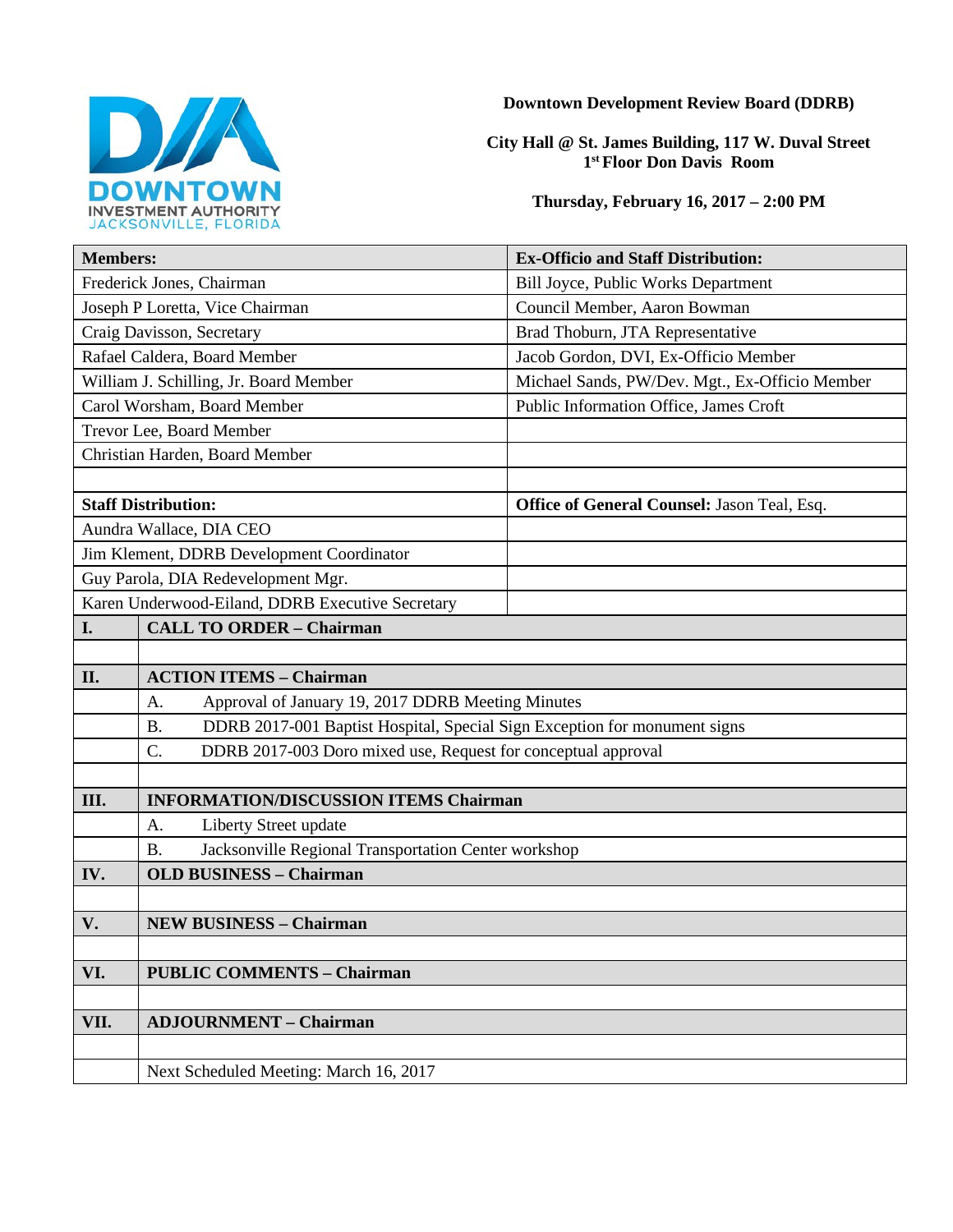

**Downtown Development Review Board (DDRB)**

**City Hall at St. James Building, 117 W. Duval Street Don Davis Room, 1st Floor**

*Thursday, February 16, 2017 - 2:00 p.m.*

# *MEETING* **MINUTES**

**Board Members Present:** F. Jones, Chair; R. Caldera, C. Davisson; C. Harden; T. Lee; C. Worsham

**Board Members Not Present:** J. Loretta Vice Chair, and W. Schilling

**DIA Chairman Present:** None

**DIA Staff Present:** Jim Klement, Development Coordinator and Karen Eiland

**Representing Office of City Council:** Council Member Aaron Bowman

**Representing Office of the Mayor:** Dr. Johnny Gaffney

**Representing Office of General Counsel:** Jason Teal

# **I. CALL TO ORDER**

# **Meeting Convened: 2:00 p.m.**

Chairman Jones convened the meeting and the attendees identified themselves for the record.

Chairman Jones asked anyone wishing to speak on a particular project to complete a public speaker card and give to Karen Underwood. He also reminded Board Members to disclose if they had any ex-parte communication with any of the applicants presenting projects today or conflicts of interest prior to the item being addressed by the Board.

# **II. ACTION ITEMS**

# **A. APPROVAL OF THE JANUARY 19, 2017 DDRB MEETING MINUTES**

**A MOTION WAS MADE BY BOARD MEMBER WORSHAM AND SECONDED BY BOARD MEMBER DAVISSON APPROVING THE JANUARY 19, 2017 DDRB MEETING MINUTES.** 

# **THE MOTION PASSED UNANIMOUSLY 6-0**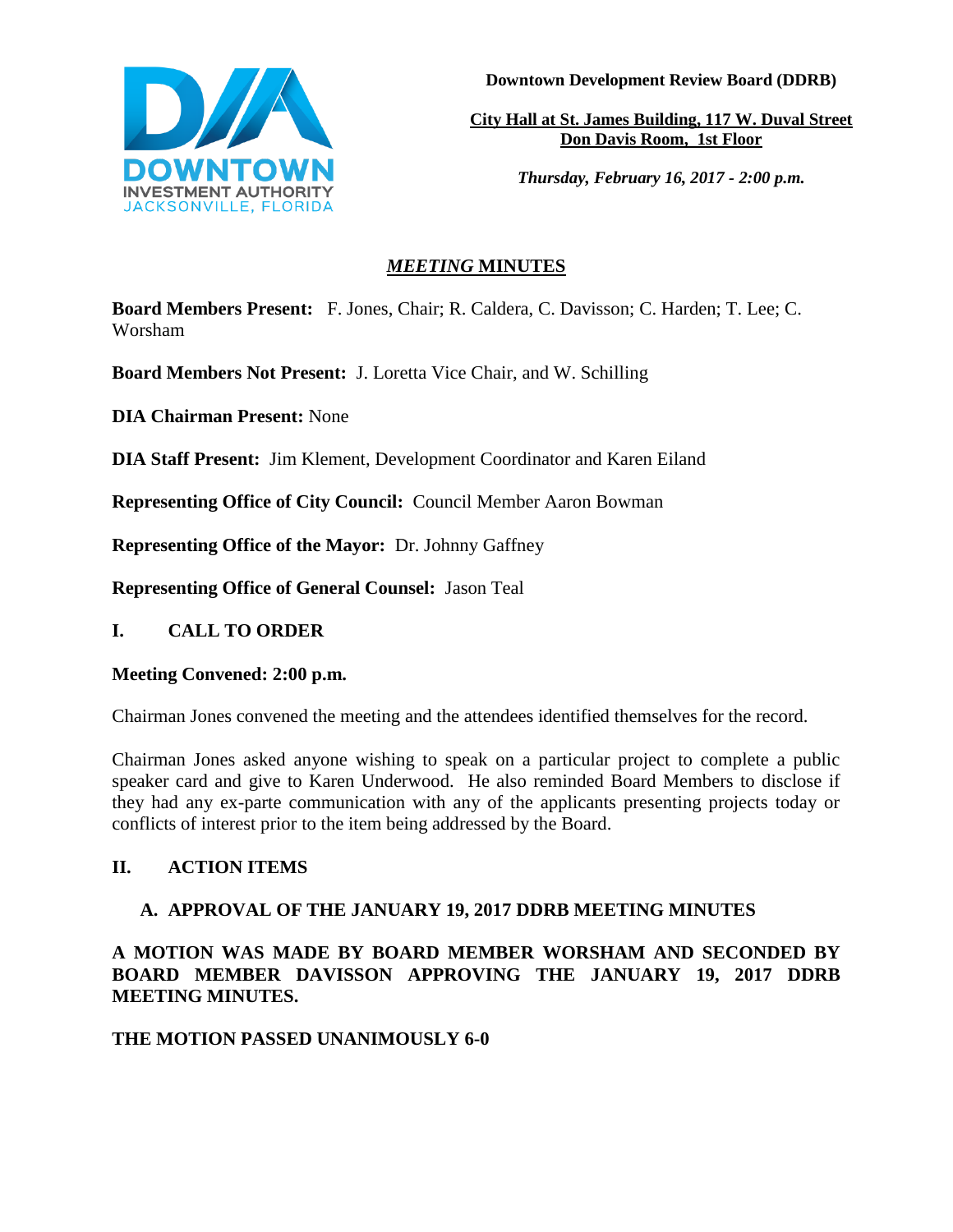# **B. DDRB APPLICATION 2017-001: BAPTIST HOSPITAL, SPECIAL SIGN EXCEPTION FOR MONUMENT SIGNS**

Jim Klement reviewed the report and provided a summary of the background of the project. The applicant is proposing a total of four (4) monument signs at the 1650 Prudential Drive DuPont Center Building address.

Brett McKee, Director of Property Management, Baptist Health discussed the proposed changes. With the increase of medical demands the patient population was experiencing public challenges finding Baptist locations. A presentation was provided along with a sample of the sign materials.

The floor was opened for public comments and then closed due to no public comments.

Comments from the Board

 Jason Teal commented that the reason for the special sign exception does not have so much to do the square footage so much as the type of sign.

**A MOTION WAS MADE BY BOARD MEMBER T. LEE AND SECONDED BY BOARD MEMBER R. CALDERA GRANTING FINAL APPROVAL OF DDRB 2017-001, BAPTIST HEALTH, DUPONT CENTER BUILDINGS, SOUTHBANK 1650 PRUDENTIAL DRIVE, JACKSONVILLE, FLORIDA REQUEST OF THE FOLLOWING SIGNS:** 

- **1. One monument sign located at the east entrance 48.75 sq. ft. (Map ID # 1)**
- **2. One monument sign located at the west entrance 48.75 sq. ft. (Map ID # 2)**
- **3. One monument sign located interior to the site within the parking area 37.9 sq. ft. (Map ID # 3)**
- **4. Modification of One monument sign located at the center of the plaza, between the buildings, replacing / modifying existing sign 108 sq. ft. (Map ID # 4)**

### **THE MOTION PASSED UNANIMOUSLY 6-0-0.**

## **C. DDRB 2017-003 DORO MIXED USE, REQUEST FOR CONCEPTUAL APPROVAL**

Jim Klement reviewed the report and provided a summary of the background of the project. The proposed development is a master plan for the entire block bound by Lafayette Street, E. Adams Street, A. Philip Randolph Boulevard and E. Forsyth St, a private street.

Wyman Duggan, Rogers/Towers Attorneys at Law represented the applicant and provided a presentation. The developers and the sign team were available to answer any questions.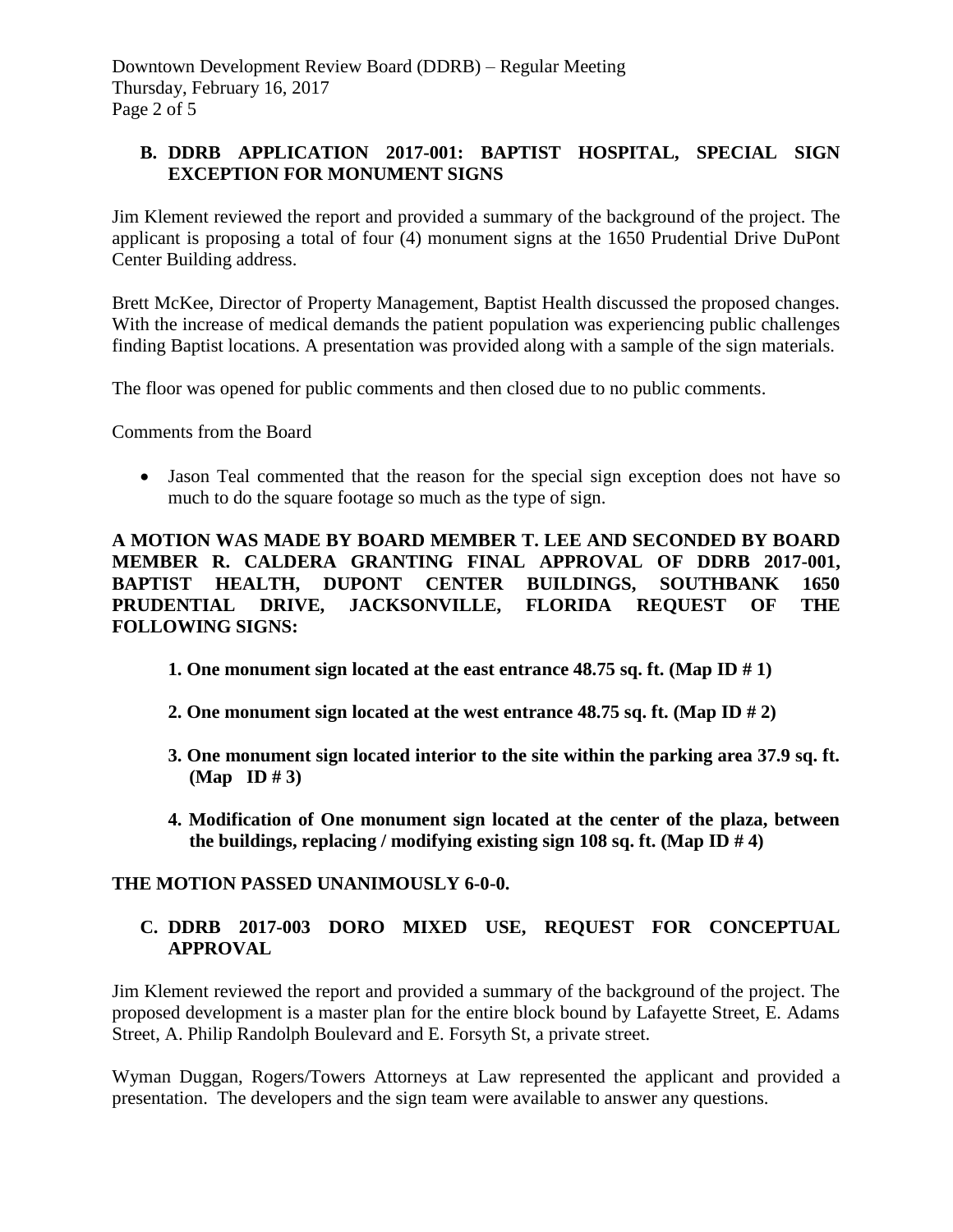Downtown Development Review Board (DDRB) – Regular Meeting Thursday, February 16, 2017 Page 3 of 5

The floor was opened for public comments and then closed due to no public comments.

Comments from the Board Members.

- Discussion of stadium parking lots
- Frontage on LaFayette Street seeking an Urban site
- Jason Teal commented that the uses are designated by the underlying zoning as to what types uses can go in for that particular zoning and the overlay offers incentive uses.

## **A MOTION WAS MADE BY BOARD MEMBER LEE AND SECONDED BY BOARD MEMBER WORSHAM GRANTING CONCEPTUAL APPROVAL OF DDRB 2017-003, DORO MIXED USE OF A MULTI-PHASE SUBJECT TO CONDITIONS IN THE STAFF REPORT AND DDRB BOARD MEMBER COMMENTS AS FOLLOWS:**

- **1. The developer shall receive a deviation to §656.361.16** *Off-Street Parking Overlay* **to reduce the parking requirement prior to DDRB Final Approval. The applicant shall prepare a graphic showing surrounding availability of parking for the project and provide discussion with respect to both individual event parking needs and events in concert with multiple event parking needs and solutions, for example; sports events in the stadium, arena, and baseball grounds.**
- **2. The developer shall receive a deviation to §656.361.17** *Surface Parking, trash, storage and Loading Area Screening and Landscaping Requirements* **to provide an alternate surface parking screening prior to DDRB Final Approval. The developer shall show graphics of the alternate screening for the interim surface parking and trash and storage and loading areas on site along with descriptions and materials schedules.**
- **3. The developer shall provide calculations and graphic showing compliance with the transparency requirements for building with street frontage or the developer shall receive a deviation to §656.361.18** *Transparency* **prior to DDRB Final Approval.**
- **4. The developer shall receive a deviation to §656.361.20** *Streetscape Design Standards* **to allow an alternate design to the landscape requirements prior to DDRB Final Approval. The applicant shall show graphics of existing conditions and proposed alternate streetscape design for the public street frontage abutting the project. The project shall show lighting treatments and where applicable hardscape and landscape treatment.**
- **5. The developer shall show general sign and wayfinding graphics for the project and provide building lighting standards including performance requirements and "cut sheets" for exterior finishes as well as landscape and hardscape schedules.**

### **THE MOTION PASSED UNANIMOUSLY 6-0-0.**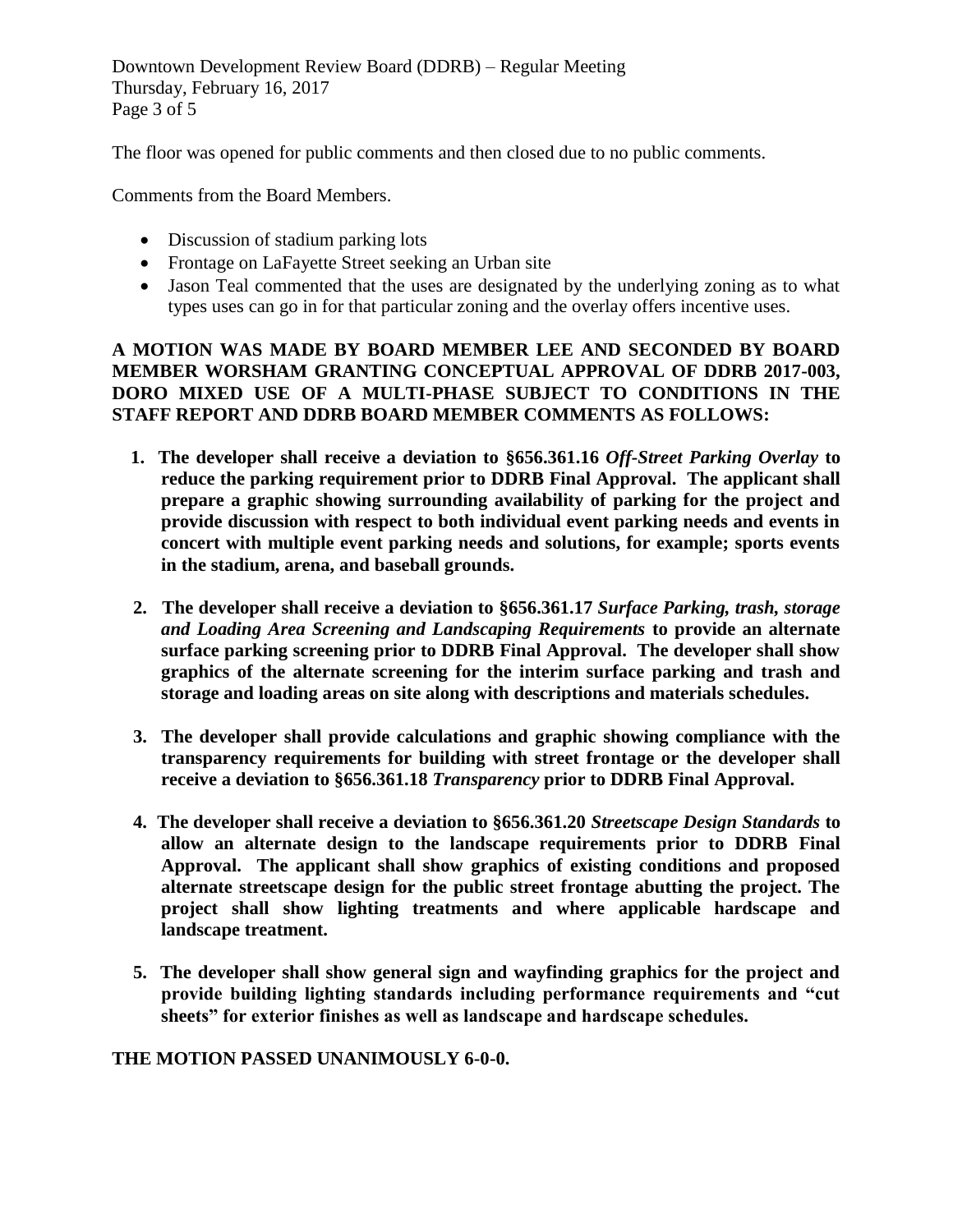## **III. INFORMATION/DISCUSSION ITEMS**

# **A. LIBERTY STREET AND COASTLINE DRIVE BRIDGES UPDATE – TOM FALLIN**

Tom Fallin Chief of Engineering Construction Management, Public Works gave an overview of Liberty Street Update.

Board member asked information below:

Board Member Davisson asked once the existing deck is removed does the city still retains entitlement to develop on the water. Mr. Fallin stated that there is a portion that the city would have use of. There was some discussions about being able to do something in that space and it was determined that it was not the appropriate time.

Board Member Caldera understands the safety issue. He indicated this was an opportunity to do something grand.

Chairman Jones appreciated the pedestrian plaza. He commented about the cul de sac roads and asked if that should be all Riverwalk.

Board Member Davisson referenced the Riverwalk and asked what standards are being followed by the number of trees, handrails, walkways and was there any greenspace. Mr. Fallin responded that there is an existing Riverwalk design guide that was formulated specifically for the Northbank Riverwalk. The RFP has to comply with all of the provisions of that design guide.

Board Member Harden inquired about the structure of the piling being removed down to a certain depth. Mr. Fallin responded that there were two provisions in the RFP: The first will enable the contractor to remove the pile completely. It was specifically written such they would not preclude for future marina use.

Mr. Fallin stated the city has programmed in its 5 year CIP (2021 or 2122) about 4 Million dollars for the demolition of the old county Courthouse.

The Board thanked Mr. Fallin for the presentation.

# **B. JACKSONVILLE REGIONAL TRANSPORTATION CENTER WORKSHOP**

Jim Klement reported that the applicant received conceptual approval at the last meeting. A workshop was intended to continue to update the Board prior to April meeting for Final approval.

Allan Iosue, Pond & Company - Michael Baker International; was present along with David Tudryn and Richard Fangmann.